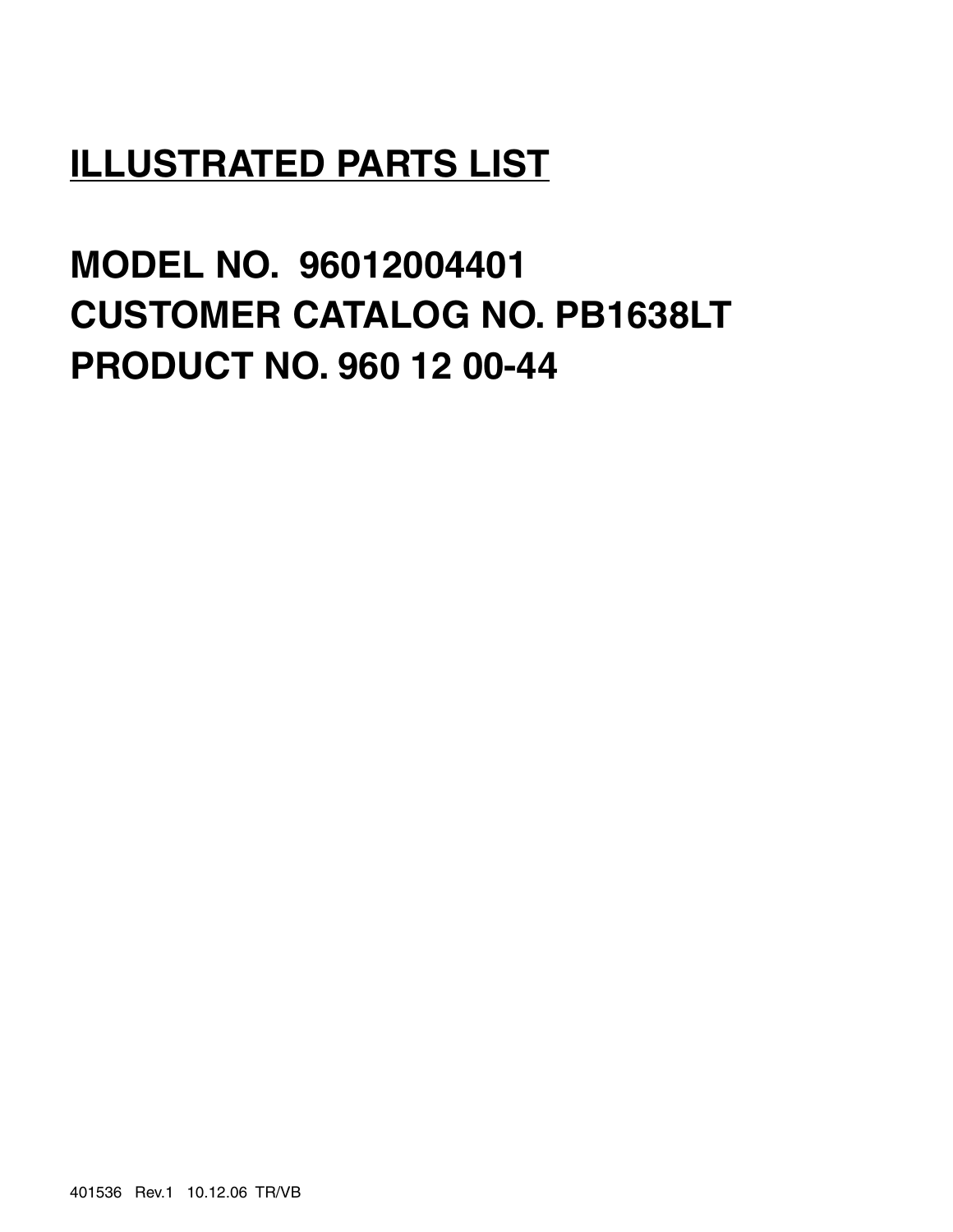**TRACTOR - - MODEL NUMBER PB1638LT (96012004401). PRODUCT NO. 960 12 00-44 DECALS**



|                | 181251 | Decal, Clutch Brake          | 12   | 194543 | Decal, Hood RH                  |
|----------------|--------|------------------------------|------|--------|---------------------------------|
| $\mathbf{2}$   | 401492 | Decal, Replacement           | 14   | 194544 | Decal, Hood LH                  |
| 3              | 189683 | Decal, Engine HP             | 15   | 145005 | Decal, Caution, Battery         |
| 4              | 170563 | Decal Warning                | 16   | 193863 | Decal, Oper Sdl P/L Gear Dr Eng |
| 5              | 401063 | Decal, SDPNL                 |      | 194302 | Decal, V-Belt Sch.              |
| 6              | 157140 | Decal, Fender Danger English | $ -$ | 138311 | Decal, Handle Lft Height Adj.   |
| $\overline{7}$ | 189705 | Decal Ins Str Wh             | $ -$ | 401487 | Manual, Operator's E&F          |
| 9              | 158166 | Decal Fender                 | $ -$ | 401536 | Manual, Parts E&F               |
|                |        |                              |      |        |                                 |

**WHEELS & TIRES**



| <b>KEY</b><br>NO.                                     | <b>PART</b><br>NO. | <b>DESCRIPTION</b>                 |  |
|-------------------------------------------------------|--------------------|------------------------------------|--|
| 1                                                     | 59192              | Cap. Tire valve                    |  |
| $\frac{2}{3}$                                         | 65139              | Stem, Valve                        |  |
|                                                       | 124157X            | Tire, Front                        |  |
| 4                                                     | 59904              | Tube, Front (Service item only)    |  |
| 5                                                     |                    | 106732X624 Rim assembly, 6"front   |  |
| 6                                                     | 278H               | Fitting, Grease (Front wheel only) |  |
| $\overline{7}$                                        | 9040H              | Bearing, Flange (Front wheel only) |  |
| 8                                                     |                    | 106108X624 Rim assembly, 8" rear   |  |
| 9                                                     | 123969X            | Tire, Rear                         |  |
| 10                                                    | 7152J              | Tube, Rear (Service item only)     |  |
| 11                                                    | 104757X428         | Cap, Hub Axle                      |  |
|                                                       | 144334             | Sealant, Tire (10 oz. Tube)        |  |
| All component dimensions given in U.S. inche<br>NOTF· |                    |                                    |  |

**NOTE:** All component dimensions given in U.S. inches 1 inch =  $25.4 \, \text{mm}$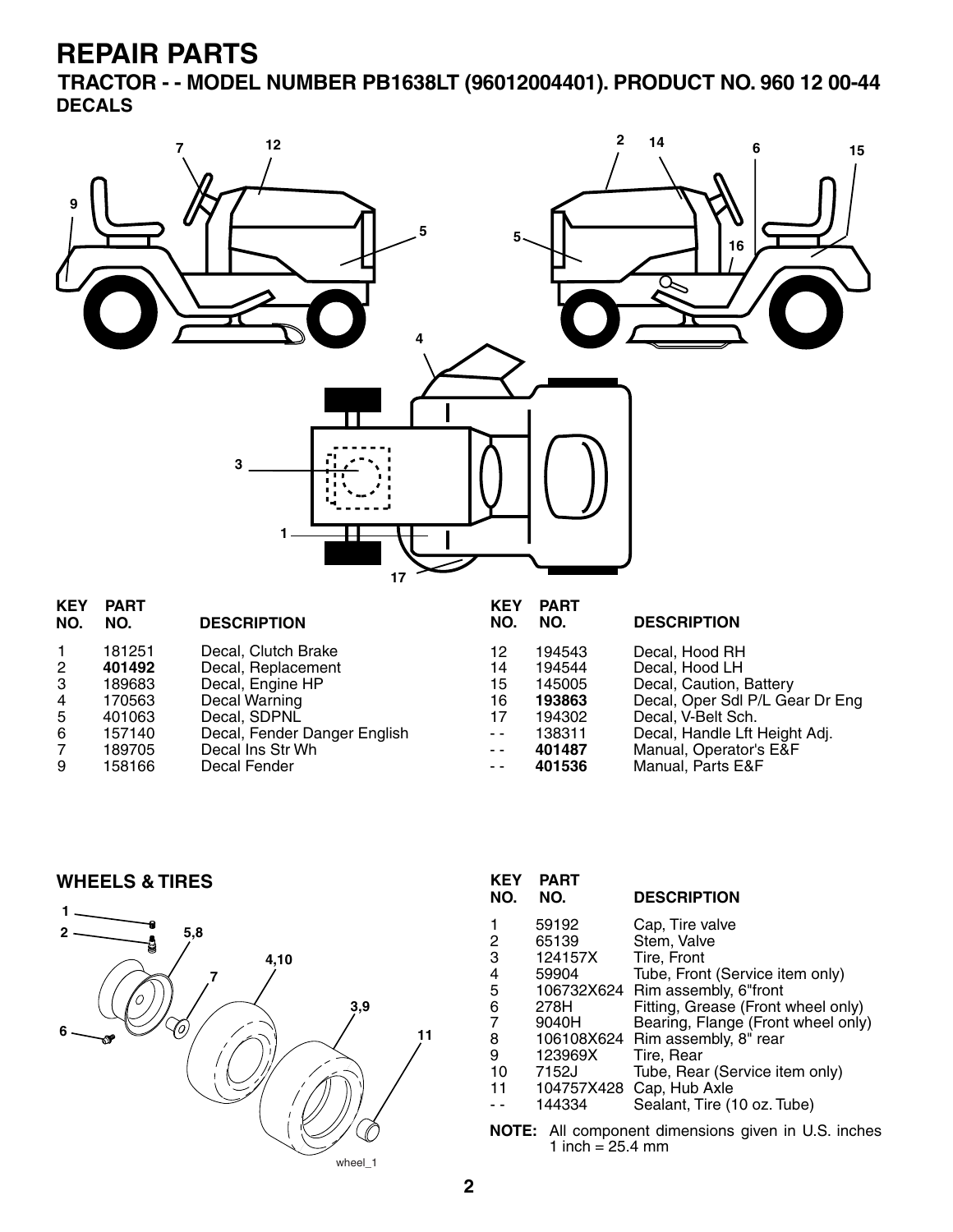#### **TRACTOR - - MODEL NUMBER PB1638LT (96012004401). PRODUCT NO. 960 12 00-44 SCHEMATIC**

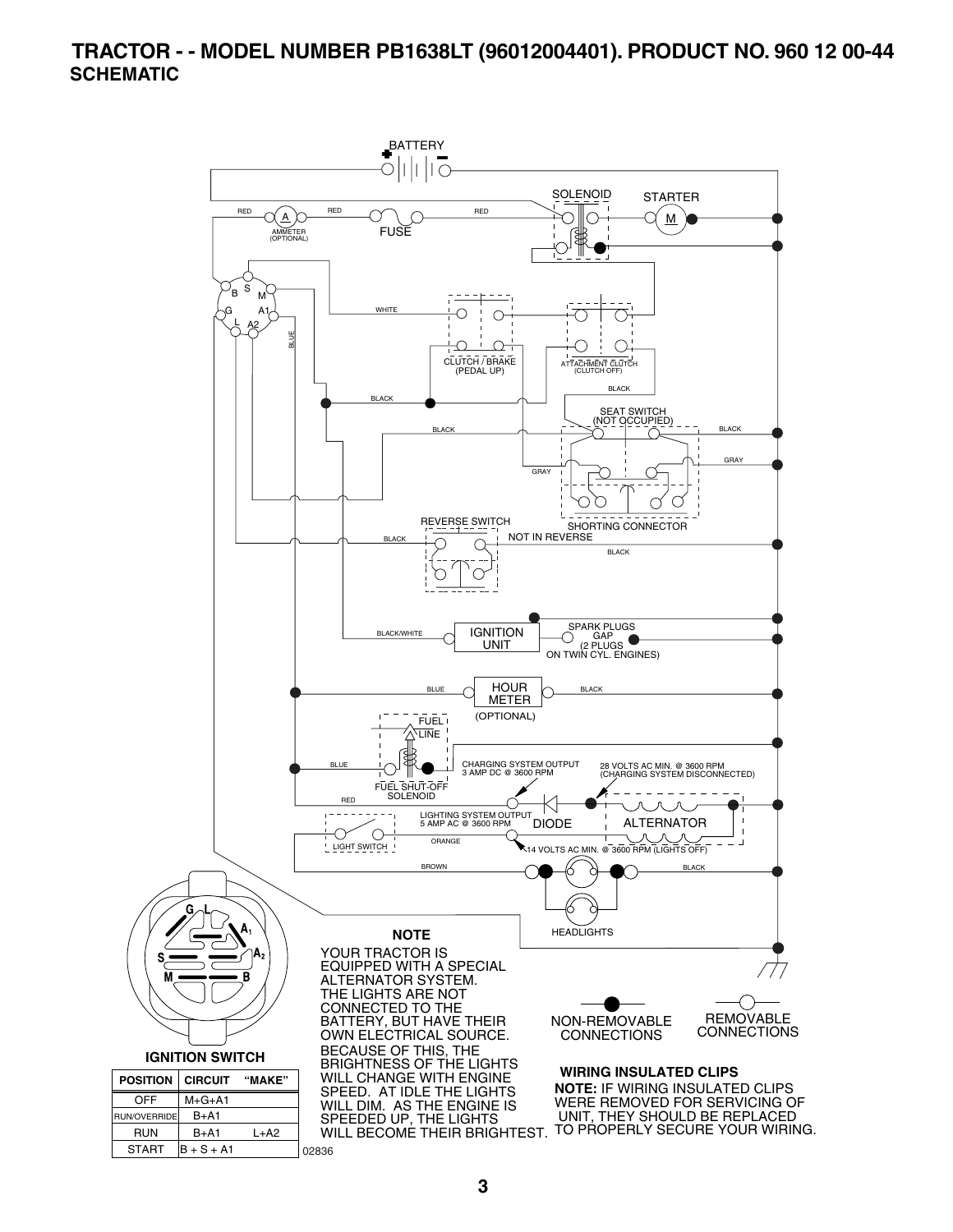**TRACTOR - - MODEL NUMBER PB1638LT (96012004401). PRODUCT NO. 960 12 00-44 ELECTRICAL**

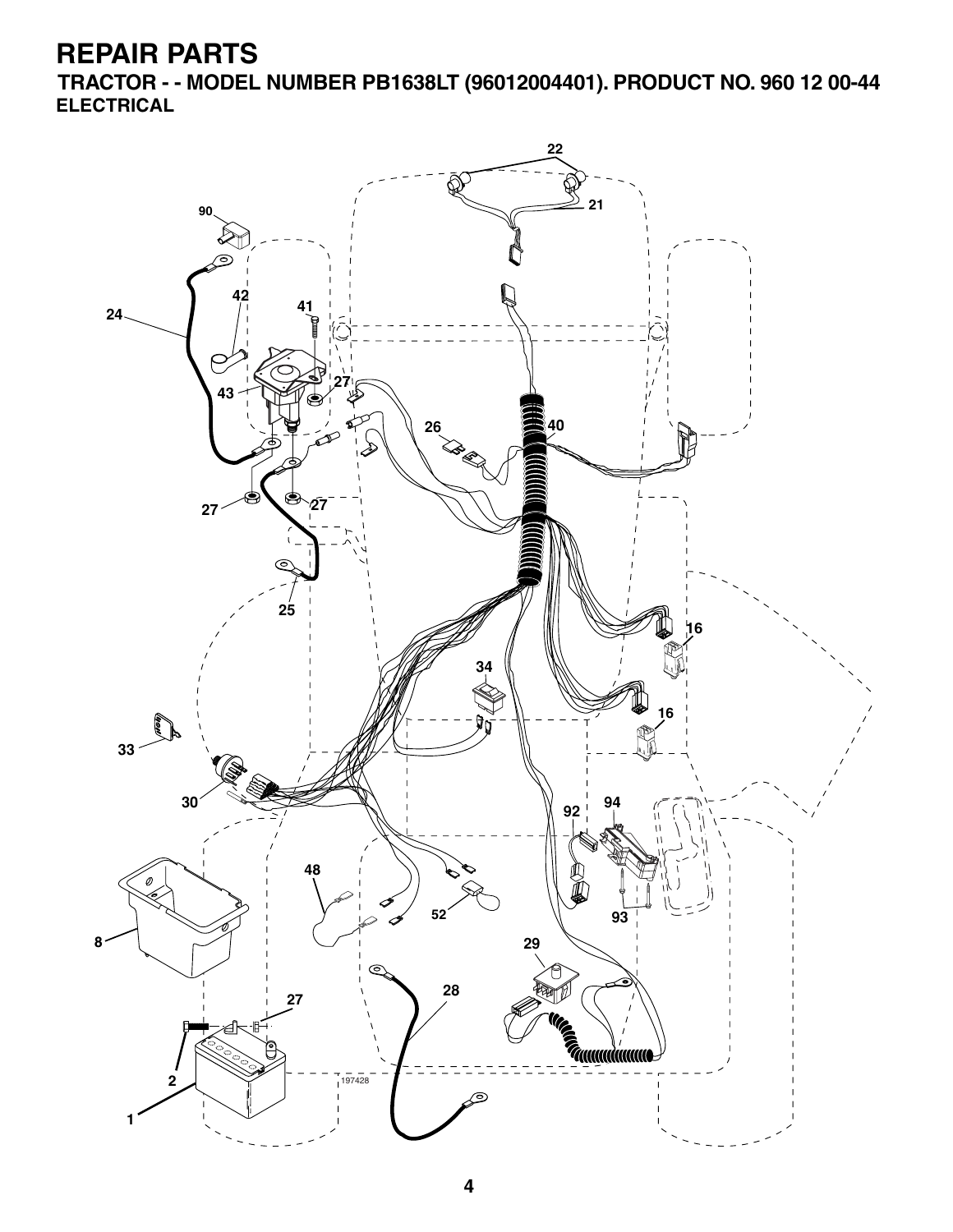**TRACTOR - - MODEL NUMBER PB1638LT (96012004401). PRODUCT NO. 960 12 00-44 ELECTRICAL**

| KEY<br>NO.     | <b>PART</b><br>NO. | <b>DESCRIPTION</b>                                 |
|----------------|--------------------|----------------------------------------------------|
| 1              | 163465             | <b>Battery</b>                                     |
| $\overline{c}$ | 74760412           | Bolt Hex Hd 1/4-20 unc x 3/4                       |
| 8              | 176689             | <b>Box Battery</b>                                 |
| 16             | 176138             | Switch Interlock                                   |
| 21<br>22       | 175688             | Harness Asm Light W/4152j                          |
| 24             | 4152J<br>4799J     | Bulb Light #1156                                   |
| 25             | 146147             | Cable Battery 6 Ga. 11"red<br><b>Cable Battery</b> |
| 26             | 175158             | Fuse 20 AMP                                        |
| 27             | 73510400           | Nut Keps Hex 1/4-20 unc                            |
| 28             | 4207J              | Cable Ground 6 Ga. 12"black                        |
| 29             | 192749             | Switch                                             |
| 30             | 193350             | Switch Ign                                         |
| 33             | 140401             | Key Ign                                            |
| 34             | 110712X            | Switch Light/Reset                                 |
| 40             | 197428             | Harness Ign                                        |
| 41             | 71110408           | Bolt Blk Fin Hex 1/4-20                            |
| 42             | 131563             | <b>Cover Terminal Red</b>                          |
| 43             | 192507             | Solenoid                                           |
| 48             | 140844             | <b>Adapter Ammeter</b>                             |
| 52             | 141940             | <b>Protection Wire Loop</b>                        |
| 90 —           | 180449             | <b>Cover Terminal Battery</b>                      |
| 92             | 196615             | Harness Pigtail                                    |
| 93             | 192540             | Screw Plastite 10-14 x 2.0                         |
| 94             | 191834             | Module Reverse                                     |

**NOTE:** All component dimensions given in U. S. inches  $1$  inch = 25.4 mm.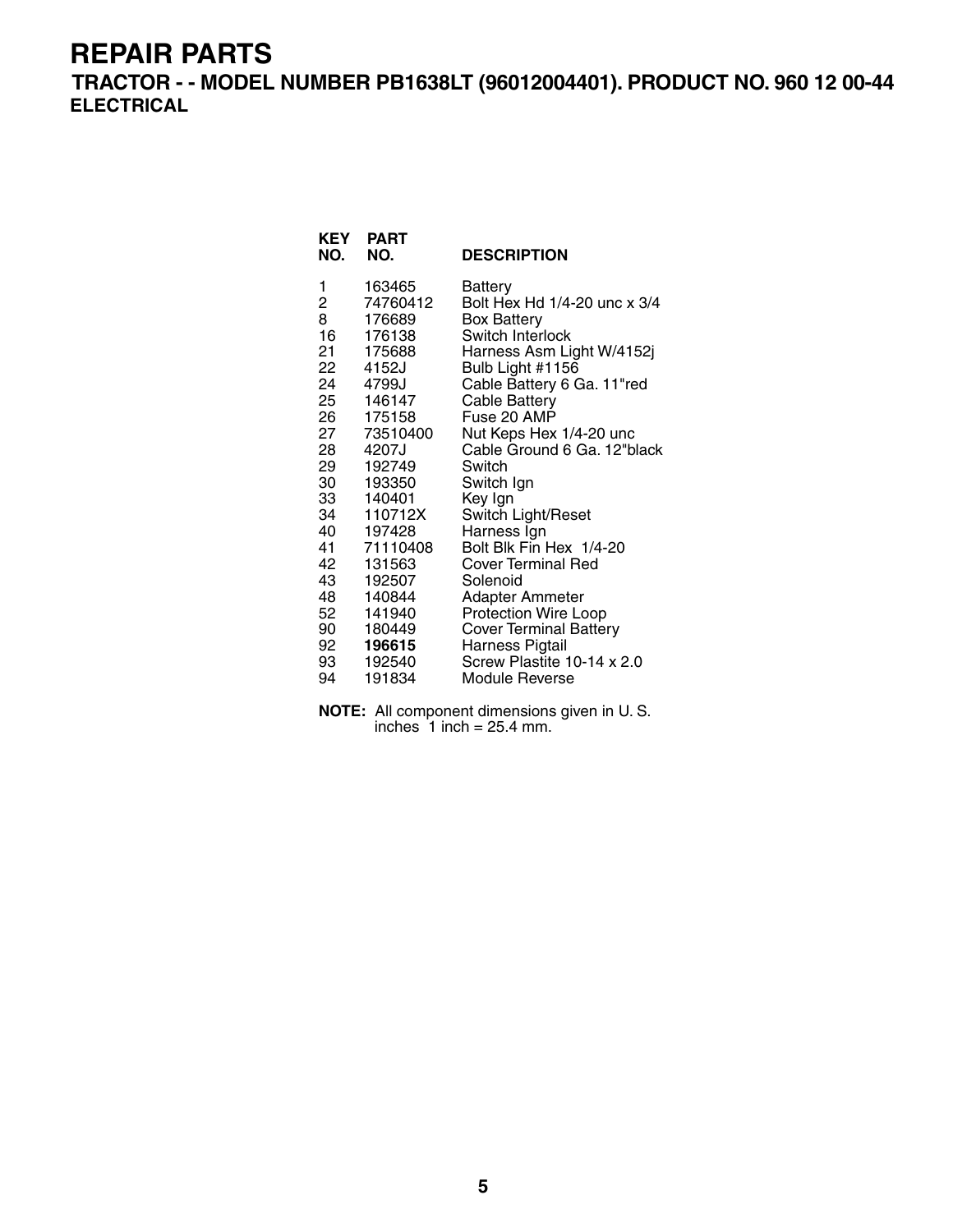**TRACTOR - - MODEL NUMBER PB1638LT (96012004401). PRODUCT NO. 960 12 00-44 CHASSIS**

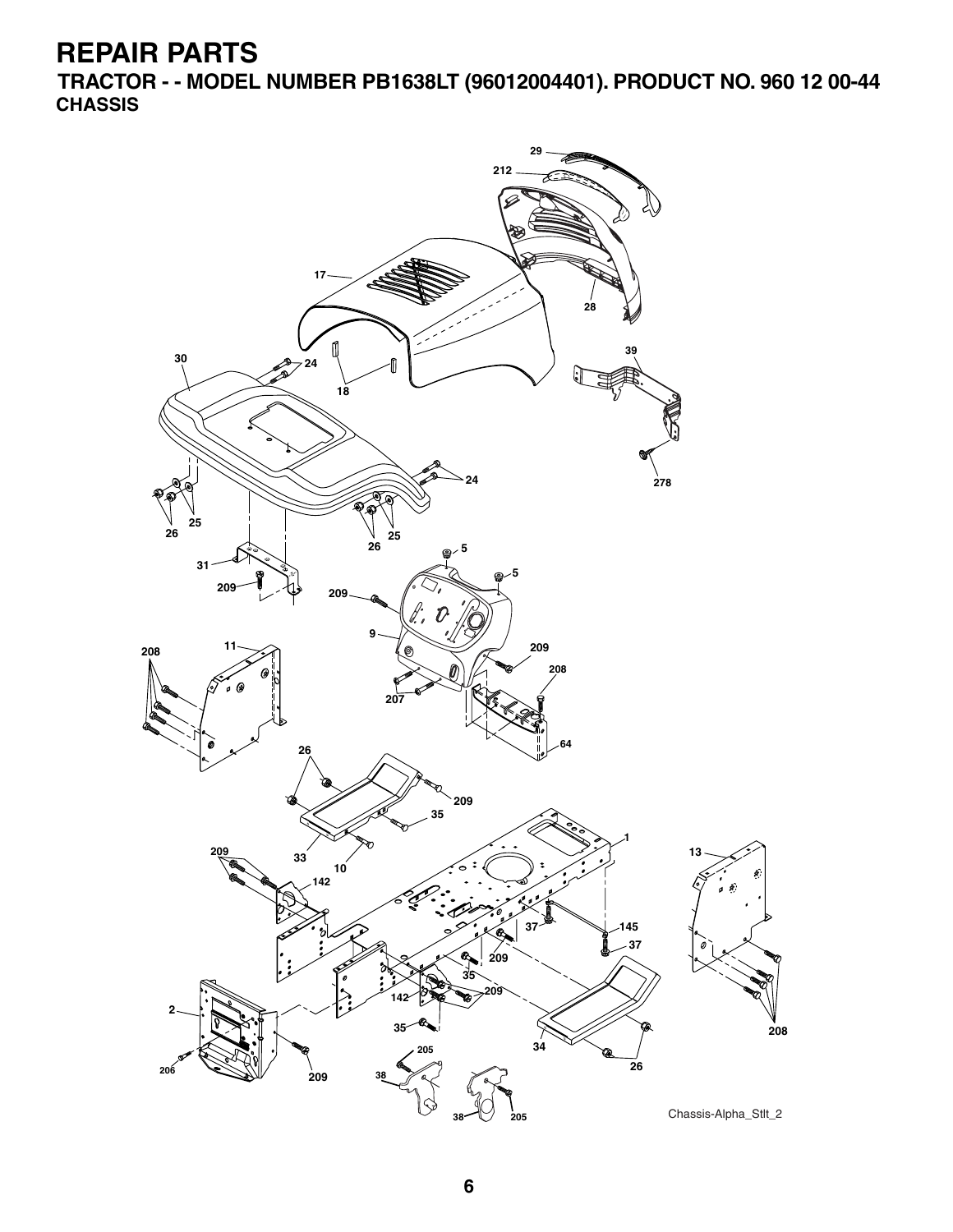**TRACTOR - - MODEL NUMBER PB1638LT (96012004401). PRODUCT NO. 960 12 00-44 CHASSIS**

| <b>KEY</b><br>NO.                                                                                                                                                                                               | <b>PART</b><br>NO.                                                                                                                                                                                                                                                                                                                                                              | <b>DESCRIPTION</b>                                                                                                                                                                                                                                                                                                                                                                                                                                                                                                                                                                                                                                                                                                                                                                                                                                                                                           |
|-----------------------------------------------------------------------------------------------------------------------------------------------------------------------------------------------------------------|---------------------------------------------------------------------------------------------------------------------------------------------------------------------------------------------------------------------------------------------------------------------------------------------------------------------------------------------------------------------------------|--------------------------------------------------------------------------------------------------------------------------------------------------------------------------------------------------------------------------------------------------------------------------------------------------------------------------------------------------------------------------------------------------------------------------------------------------------------------------------------------------------------------------------------------------------------------------------------------------------------------------------------------------------------------------------------------------------------------------------------------------------------------------------------------------------------------------------------------------------------------------------------------------------------|
| 1<br>2<br>5<br>9<br>10<br>11<br>13<br>17<br>18<br>24<br>25<br>26<br>28<br>29<br>30<br>31<br>33<br>34<br>35<br>37<br>38<br>39<br>64<br>142<br>145<br>205<br>206<br>207<br>208<br>209<br>212<br>278<br>- -<br>- - | 174619<br>176554<br>155272<br>193510X010<br>72140608<br>174996<br>187559X428 Hood<br>184921<br>74780616<br>19131312<br>73800600<br>187598<br>192526X428 Fender<br>136619<br>179716X428<br>179717X428<br>72110606<br>17490508<br>175710<br>187568<br>154798<br>175702<br>156524<br>17490608<br>170165<br>17670508<br>17670608<br>17000612<br>187569<br>191611<br>5479J<br>187801 | Chassis<br>Drawbar, Stretch<br>Bumper, Hood/Dash<br>Dash<br>Bolt, Carriage 3/8-16 x 1<br>Panel Dash LH<br>172105X010 Panel Slkscr Dash RH<br>Bumper Hood<br>Bolt Fin Hex 3/8-16 unc x 1 Gr. 5<br>Washer 13/32 x 13/16 x 12 Ga.<br>Nut Lock Hex w/Ins 3/8-16 unc<br>Grille/Lens Asm (Include Key nos. 29 and 212)<br>187567X599 Lens Grille Basic Bar<br>Bracket Fender Repl 109873X<br><b>Footrest Pnt LH</b><br><b>Footrest Pnt RH</b><br>Bolt Rdhd Sht Sqnk 3/8-16 x 3/4<br>Screw Thdrol 5/16-18 x 1/2 TYT<br>Bracket Asm. Pivot Mower<br><b>Bracket Pivot</b><br>Dash Lower<br><b>Plate Reinforcement</b><br>Rod Pivot Chassis/Hood<br>Screw Thdrol 3/8-16 x 1/2<br>Bolt Shoulder 5/16-18<br>Screw Thdrol 5/16-18 x 1/2<br>Screw Thdrol 3/8-16 x 1/2<br>Screw Hex Wsh Thdrol 3/8-16<br>Insert Lens Reflect<br>Screw 10 x 3/4 Single Lead-Hex<br>Plug Button Blk 359 Dia Choke<br><b>Plug Dome Plastic</b> |

**NOTE:** All component dimensions given in U.S. inches 1 inch =  $25.4$  mm.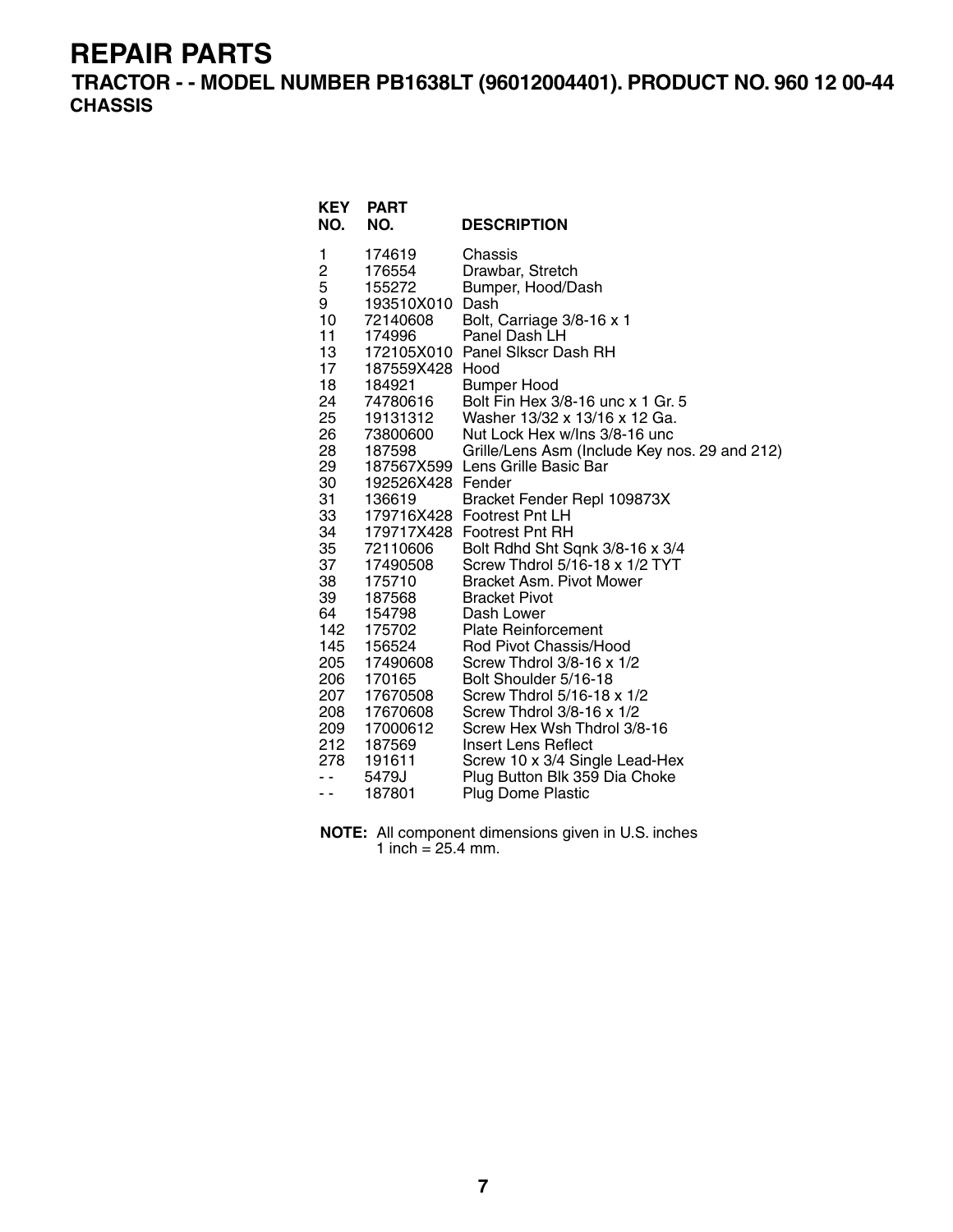**TRACTOR - - MODEL NUMBER PB1638LT (96012004401). PRODUCT NO. 960 12 00-44 DRIVE**

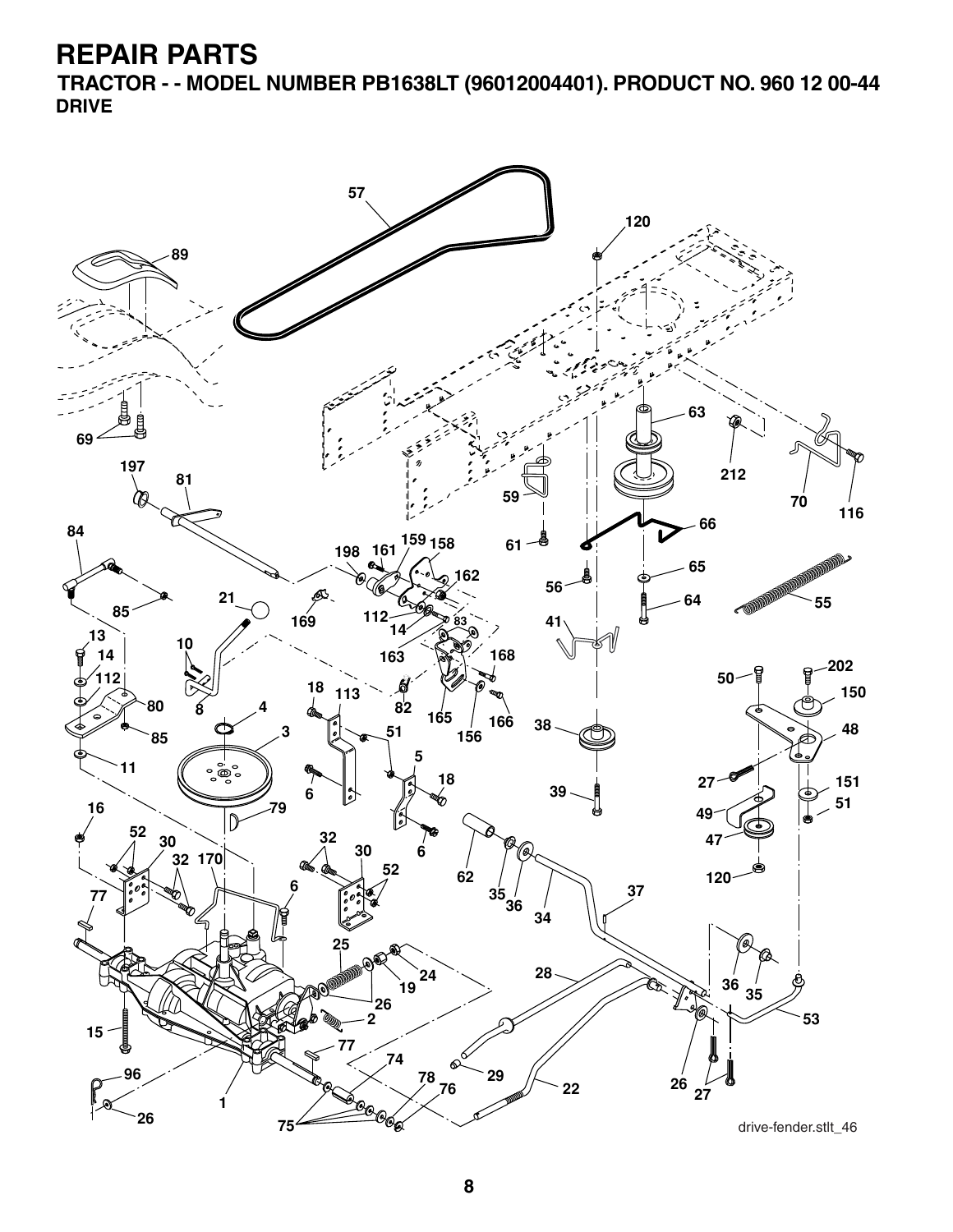### **TRACTOR - - MODEL NUMBER PB1638LT (96012004401). PRODUCT NO. 960 12 00-44 DRIVE**

| KEY<br>NO. | <b>PART</b><br>NO. | <b>DESCRIPTION</b>                   | <b>KEY</b><br>NO. | <b>PART</b><br>NO.         | <b>DESCRIPTION</b>                                  |
|------------|--------------------|--------------------------------------|-------------------|----------------------------|-----------------------------------------------------|
| 1          | .                  | Transaxle Dana D4360-139             | 63                | 175410                     | Pulley, Engine                                      |
|            |                    | (See Breakdown)                      | 64                | 173937                     | Bolt Hex 7/16-20 x 4 Gr. 5-1.5                      |
| 2          | 146682             | Spring Brake Return                  | 65                | 10040700                   | Washer Lock 7/16                                    |
| 3          | 123666X            | Pulley Transaxle                     | 66                | 154778                     | Keeper Belt Engine Hydro                            |
| 4          | 12000028           | <b>Ring Retainer</b>                 | 69                | 142432                     | Screw Hex Wsh Hi-Lo 1/4 x 1/2 unc                   |
| 5          | 121520X            | Strap Torque 30 Degrees              | 70                | 134683                     | Keeper Belt Engine                                  |
| 6          | 17000512           | Screw 5/16-18 x 3/4                  | 74                | 109502X                    | Spacer                                              |
| 8          | 192706             | Rod Shift Fender Adjust              | 75                | 121749X                    | Washer 25/32 x 1-1/4 x 16 Ga.                       |
| 10         | 76020416           | Pin Cotter 1/8 x 1 CAD               | 76                | 12000001                   | E-Ring                                              |
| 11         | 105701X            | <b>Washer Plate Shift</b>            | 77                | 123583X                    | Key, Square                                         |
| 13         | 74550412           | Bolt 1/4-28 unf Gr. 8 W/Patch        | 78                | 121748X                    | Washer 25/32 x 1-5/8 x 16 Ga.                       |
| 14         | 10040400           | Washer Lock Hvy Helical              | 79                | 2228M                      | Key Woodruff                                        |
| 15         | 74490544           | Bolt Hex FLGHD 5/16-18 x Gr. 5       | 80                | 131488                     | Arm Shift                                           |
| 16         | 73800500           | Nut Lock Hex W/Ins. 5/16-18 unc      | 81                | 165594                     | Shaft Asm Cross Tapered                             |
| 18         | 74780616           | Bolt Fin Hex 3/8-16 x 1 Gr. 5        | 82                | 165711                     | <b>Spring Torsion</b>                               |
| 19         | 73800600           | Nut Lock Hex W/Wsh 3/8-16 unc        | 83                | 19171216                   | Washer 17/32 x 3/4 x 16 Ga.                         |
| 21         | 106933X            | Knob                                 | 84                | 166229                     | Link Transaxle                                      |
| 22         | 130804             | Rod, Brake                           | 85                | 150360                     | Nut Lock Center 1/4-20                              |
| 24         | 73350600           | Nut, Hex Jam 3/8-16 unc              | 89                |                            | 192054X428 Console, Shift                           |
| 25         | 106888X            | Spring, Brake Rod                    | 96                | 4497H                      | Retainer Spring 1" Zinc/Cad                         |
| 26         | 19131316           | Washer 13/32 x 13/16 Ga.             | 112               | 19091210                   | Washer 9/32 x 3/4 x 10 Ga.                          |
| 27         | 76020412           | Pin Cotter 1/8 x 3/4 CAD.            | 113               | 127285X                    | Strap Torque 90 Degrees                             |
| 28         | 175765             | Rod, Parking Brake                   | 116               | 72140608                   | Bolt Rdhd Sqneck 3/8-16 x 1.25                      |
| 29         | 71673              | Cap, Parking Brake                   | 120               | 73900600                   | Nut Lock Flg 3/8-16                                 |
| 30         | 174973             | Bracket, Transaxle                   | 150               | 175456                     | <b>Spacer Retainer</b>                              |
| 32         | 74760512           | Bolt Hex Hd 5/16-18 unc x 3/4        | 151               | 19133210                   | Washer 13/32 x 2 x 10 Ga.                           |
| 34         | 175578             | Shaft, Foot Pedal                    | 156               | 166002                     | Washer Srrted 5/16 ID x 1.125                       |
| 35         | 120183X            | Bearing, Nylon                       | 158               | 165589                     | <b>Bracket Shift Mount</b>                          |
| 36         | 19211616           | Washer                               | 159               | 183900                     | Hub Shift                                           |
| 37         | 1572H              | Pin, Roll                            | 161               | 72140406                   | Bolt Rdhd Sqnk 1/4-20 x 3/4 Gr. 5                   |
| 38         | 179114             | Pulley, Composite, Flat              | 162               | 73680400                   | Nut Crownlock 1/4-20 unc                            |
| 39         | 72110622           | Bolt Fin Hex 3/8-16 x 2-3/4          | 163               | 74780416                   | Bolt Hex Fin 1/4-20 unc x 1 Gr. 5                   |
| 41         | 175556             | Keeper, Belt Idler                   | 165               | 165623                     | <b>Bracket Pivot Lever</b>                          |
| 47         | 127783             | Pulley, Idler, V-Groove              | 166               | 17490510                   | Screw 5/16-18 x 5/8                                 |
| 48         | 154407             | Bellcrank, Clutch                    | 168               | 165492                     | <b>Bolt Shoulder 5/16-18 x .561</b>                 |
| 49         | 123205X            | Retainer, Belt                       | 169               | 165580                     | <b>Plate Fastening</b>                              |
| 50         | 72110612           | Bolt Carr 3/8-16 x 1-1/2             | 170               | 187414                     | Keeper Belt T/A                                     |
| 51         | 73680600           | Nut Crownlock 3/8-16 unc             | 197               | 169613                     | Nyliner Snap-In 5/8"ID                              |
| 52         | 73680500           | Nut, Crownlock 5/16-18 unc           | 198               | 169593                     | <b>Washer Nyl</b>                                   |
| 53         | 199652             | Link, Clutch                         | 202               | 72110614                   | Bolt Carr Sh 3/8-16 x 1-3/4 Gr. 5                   |
| 55         | 105709X            | Spring, Return, Clutch               | 212               | 145212                     | Nut Hex Flg. Lock                                   |
| 56         | 17060620           | Screw 3/8-16 x 1-1/4                 |                   |                            |                                                     |
| 57         | 160855             | V-Belt                               |                   |                            |                                                     |
| 59         | 169691             | Keeper, Center Span                  |                   |                            | NOTE: All component dimensions given in U.S. inches |
| 61<br>62   | 17120614<br>8883R  | Screw, 3/8-16 x .875<br>Cover, Pedal |                   | 1 inch = $25.4 \text{ mm}$ |                                                     |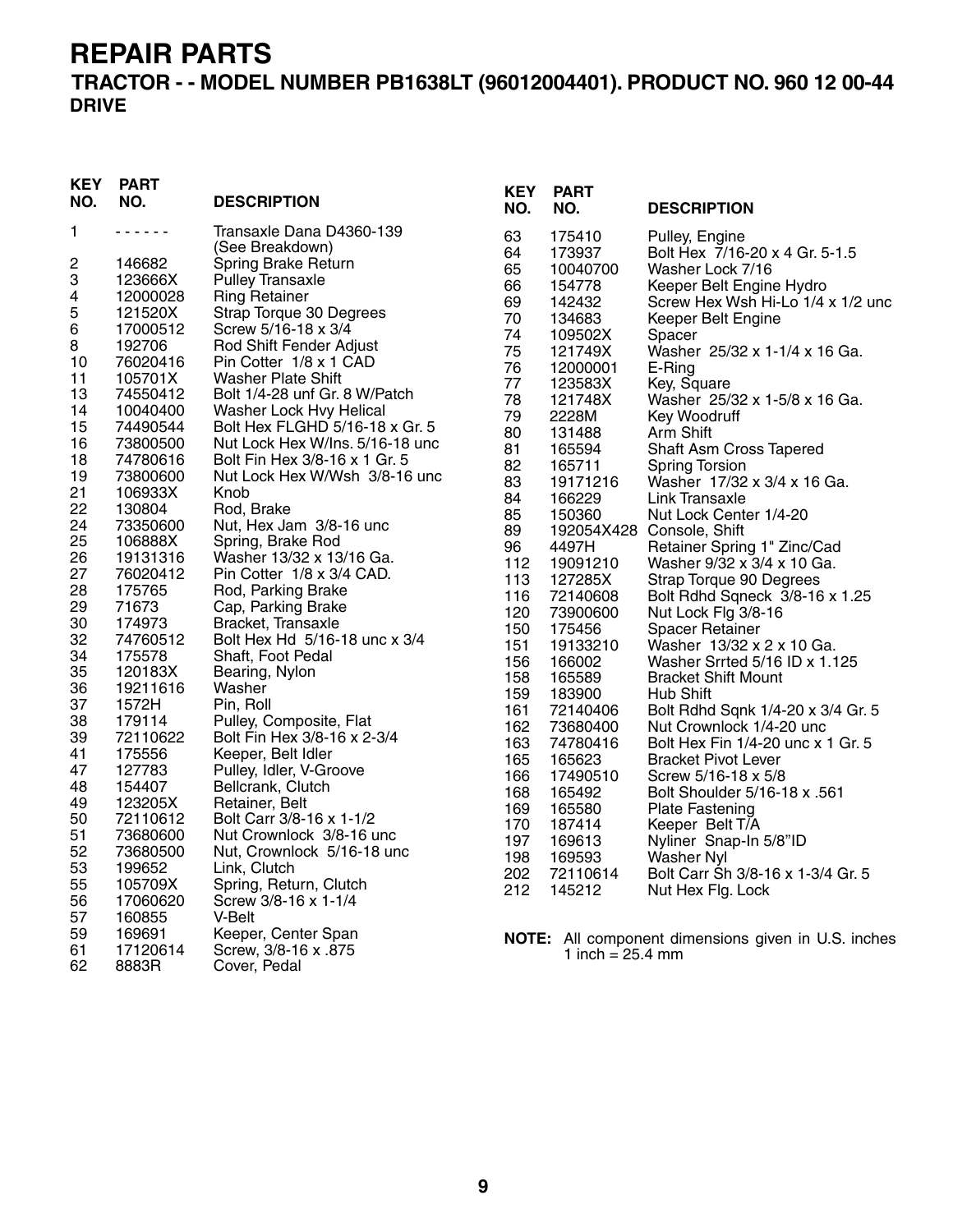**TRACTOR - - MODEL NUMBER PB1638LT (96012004401). PRODUCT NO. 960 12 00-44 STEERING**

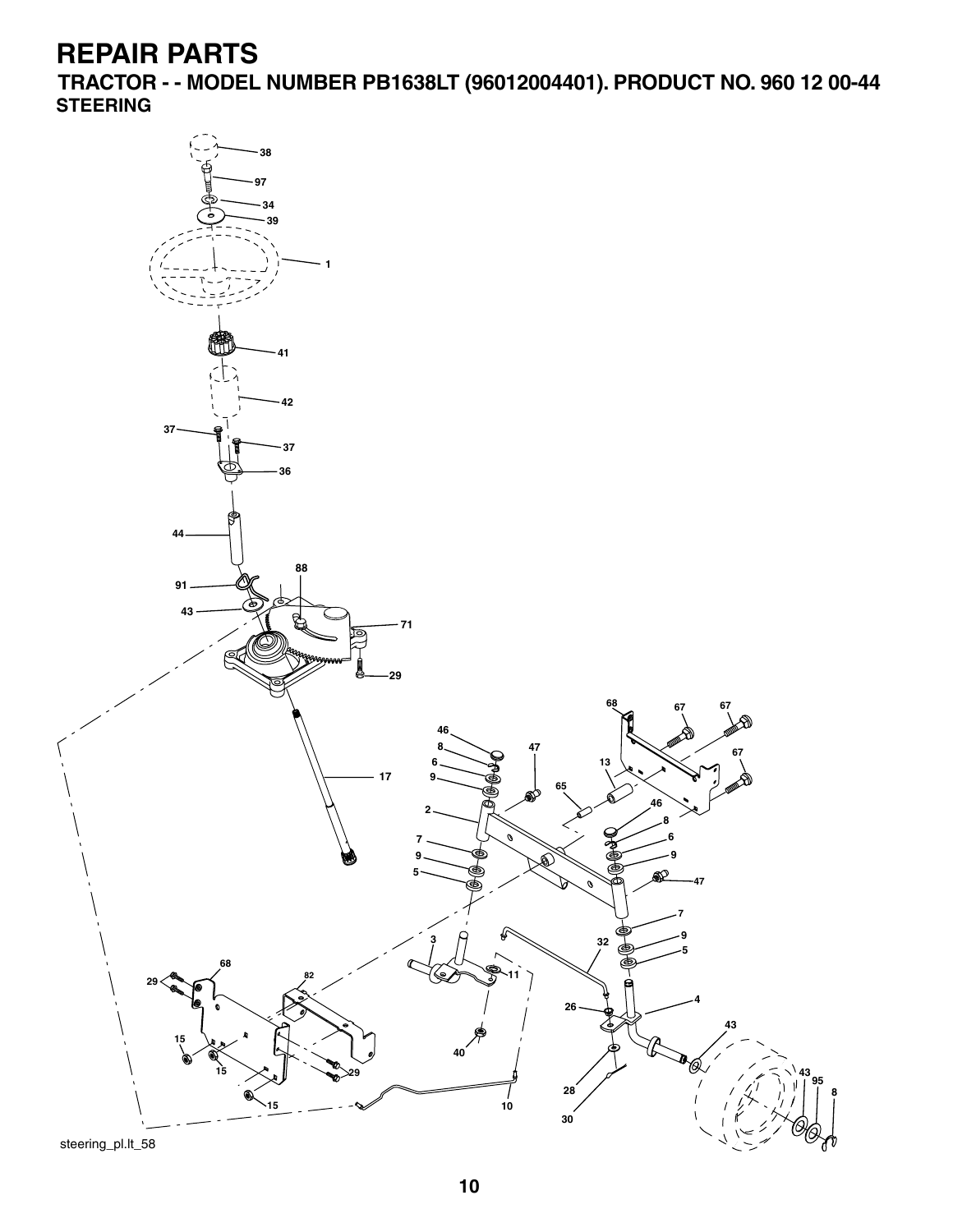**TRACTOR - - MODEL NUMBER PB1638LT (96012004401). PRODUCT NO. 960 12 00-44 STEERING**

| <b>KEY</b><br>NO. | <b>PART</b><br>NO. | <b>DESCRIPTION</b>                                 |
|-------------------|--------------------|----------------------------------------------------|
| 1                 | 186780             | <b>Wheel Steering</b>                              |
| $\frac{2}{3}$     | 175131             | Axle Asm                                           |
|                   | 169840             | Spindle Asm LH                                     |
| 4                 | 169839             | Spindle Asm RH                                     |
| 5                 | 6266H              | <b>Bearing Race Thrust Harden</b>                  |
| 6                 | 121748X            | Washer 25/32 x 1-5/8 x 16 Ga.                      |
| 7                 | 19272016           | Washer 27/32 x 1-1/4 x 16 Ga.                      |
| 8<br>9            | 12000029           | Ring Klip #t5304-75                                |
| 10                | 3366R<br>175121    | <b>Bearing Col Strg Blk</b><br>Link Drag           |
| 11                | 10040600           | Washer Lock Hvy Hlcl Spr 3/8                       |
| 13                | 136518             | Spacer earing Axle Front                           |
| 15                | 145212             | Hexflange Lock                                     |
| 17                | 190753             | Shaft Asm Strg                                     |
| 26                | 126847X            | <b>Bushing Link Drag Blk LR</b>                    |
| 28                | 19131416           | Washer 13/32 x 7/8 x 16 Ga.                        |
| 29                | 17000612           | Screw 3/8-16 x 3/4                                 |
| 30                | 76020412           | Pin Cotter 1/8 x 3/4 Cad                           |
| 32                | 192757             | Rod Tie Wire Form 19 75 Mech                       |
| 34                | 10040500           | Washer Lock Hvy Hlcl Spr 5/16                      |
| 36<br>37          | 155099<br>152927   | Bushing Strg 5/8 Id Dash<br><b>Screw</b>           |
| 38                | 192916             | Cap Wheel Steer Ayp                                |
| 39                | 19113812           | Washer 11/32 ID x 2-3/8 OD x 12 Ga.                |
| 40                | 73540600           | Nut Crownlock 3/8-24                               |
| 41                | 186737             | <b>Adaptor Wheel Strg</b>                          |
| 42                | 145054X428         | Boot Dash Mtl Steering Blk                         |
| 43                | 121749X            | Washer 25/32 x 1 1/4 x 16 Ga.                      |
| 44                | 190752             | <b>Extension Steering</b>                          |
| 46                | 121232X            | Cap Spindle Fr Top Blk                             |
| 47                | 183226             | <b>Fitting Grease</b>                              |
| 65                | 160367             | Spacer Brace Axle<br>Bolt RDHD SQNK 3/8-16 x 2-1/4 |
| 67<br>68          | 72110618<br>169827 | <b>Brace Axle</b>                                  |
| 71                | 175146             | Steering Asm.                                      |
| 82                | 199978             | <b>Bracket Susp Chassis Front</b>                  |
| 88                | 175118             | Bolt Shoulder 7/16-20                              |
| 91                | 175553             | <b>Clip Steering</b>                               |
| 95                | 188967             | Washer Harden .793 x 1.637 x 060                   |
| 97                | 74780564           | Bolt 5/16-18 unc x 4"L Hicl Spr. 5/16              |

**NOTE:** All component dimensions given in U.S. inches 1 inch =  $25.4$  mm.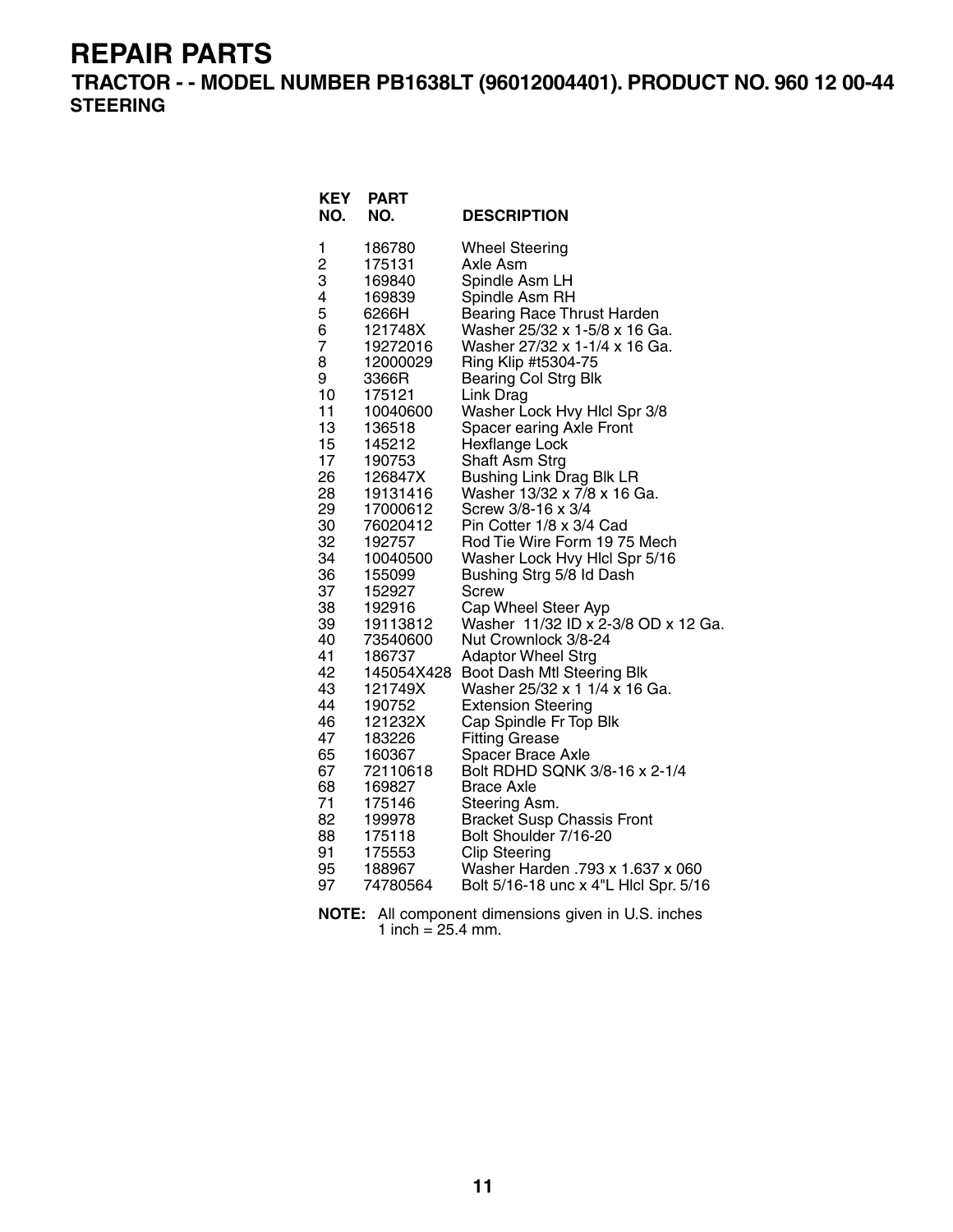23 169837 Shield BRN/DBR Guard<br>29 137180 Kit Spark Arrestor (Flat 9 29 137180 Kit Spark Arrestor (Flat Scrn)<br>31 187750 Tank Fuel Front

40 124028X Bushing Snap Nyl Blk Fuel Line<br>44 17670412 Screw Thdrol 1/4-20 x 3/4

Screw Thdrol  $1/4$ -20 x 3/4

31 187750 Tank Fuel Front 32 140527 Cap Asm Fuel 33 123487X Clamp Hose 37 401137 Line Fuel 20" 38 181654 Plug Drain Oil

**TRACTOR - - MODEL NUMBER PB1638LT (96012004401). PRODUCT NO. 960 12 00-44 ENGINE**



1 inch =  $25.4 \, \text{mm}$ 

For engine service and replacement parts, call the toll free number for your engine manufacturer listed below:

| 1-800-233-3723 |
|----------------|
| 1-800-544-2444 |
| 1-800-558-5402 |
| 1-800-426-7701 |
| 1-949-460-5688 |
|                |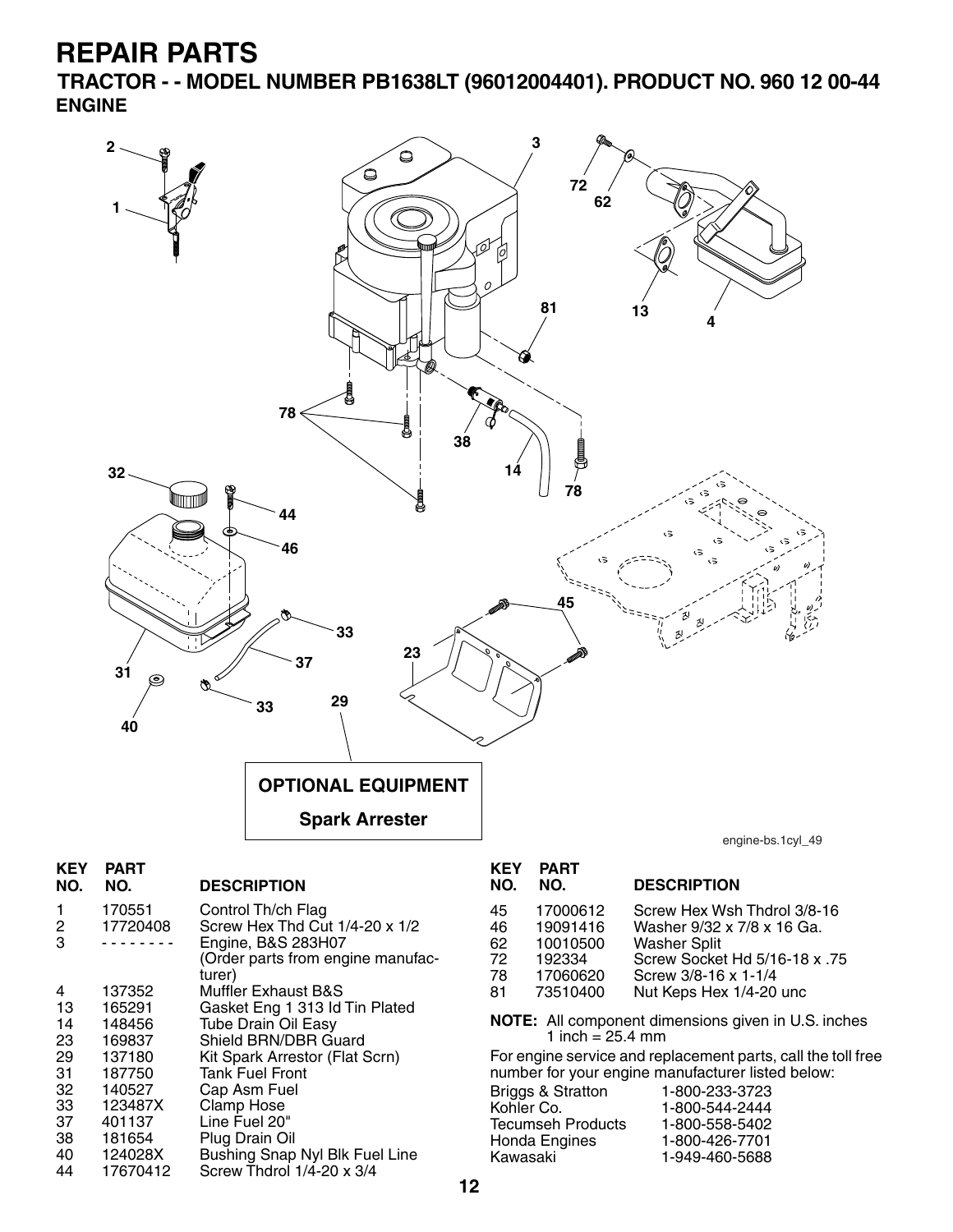**TRACTOR - - MODEL NUMBER PB1638LT (96012004401). PRODUCT NO. 960 12 00-44 SEAT**



| <b>KEY</b><br>NO. | <b>PART</b><br>NO. | <b>DESCRIPTION</b>                 |
|-------------------|--------------------|------------------------------------|
| 1                 | 401042             | Seat                               |
| 2                 | 140551             | <b>Bracket Seat Pivot</b>          |
| 3                 | 71110616           | Bolt Hex 3/8 - 16 x 1              |
| 4                 | 19131610           | Washer 13/32 x 1 x 10 Ga.          |
| 5                 | 145006             | Clip Push-In Hinged                |
| 6                 | 73800600           | Nut Lock Hex w/Ins 3/8 - 16        |
| 7                 | 124181X            | Spring Seat Cprsn 2 250 Blk Zi     |
| 8                 | 17000616           | Screw 3/8-16 x 1.5                 |
| 9                 | 19131614           | Washer 13/32 x 1 x 14 Ga.          |
| 10                | 195530             | Pan Asm. Seat                      |
| 12                | 174648             | <b>Bracket Pnt Mounting Switch</b> |
| 13                | 121248X            | <b>Bushing Snap Blk Nyl</b>        |

### **KEY PART**

| NO.                                               | NO.      | <b>DESCRIPTION</b>                 |  |
|---------------------------------------------------|----------|------------------------------------|--|
| 14                                                | 72050412 | Bolt Rdhd Sht Nk 1/4 - 20 x 1 -1/2 |  |
| 15                                                | 134300   | Spacer Split .28 x .96             |  |
| 16                                                | 121250X  | Spring Cprsn                       |  |
| 17                                                | 123976X  | Nut Lock 1/4 Lge Flg               |  |
| 21                                                | 171852   | Bolt Shoulder 5/16-18 unc-2A       |  |
| 22.                                               | 73800500 | Nut Lock Hex w/Ins 5/16 - 18       |  |
| 23.                                               | 71110814 | <b>Bolt Hex</b>                    |  |
| 24                                                | 19171912 | Washer 17/32 x 1-3/16 x 12 Ga.     |  |
| 25.                                               | 127018X  | Bolt Shoulder 5/16-18 x .62        |  |
| 26                                                | 10040800 | Washer Lock Hvy Hicl Spr 1/2       |  |
| ै<br>All conserved the contract of the HIM to the |          |                                    |  |

**NOTE:** All component dimensions given in U.S. inches 1 inch =  $25.4$  mm.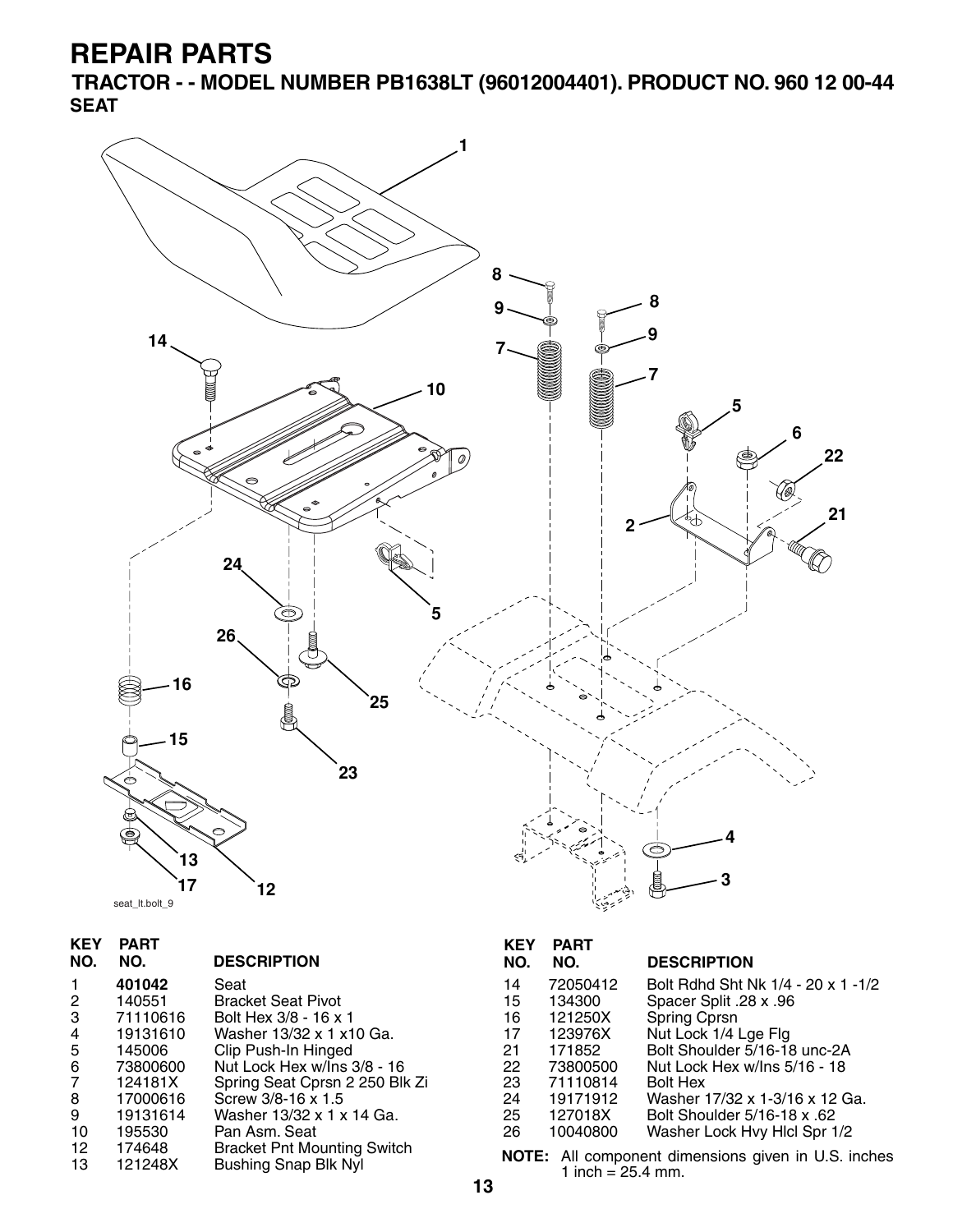**TRACTOR - - MODEL NUMBER PB1638LT (96012004401). PRODUCT NO. 960 12 00-44 MOWER DECK**

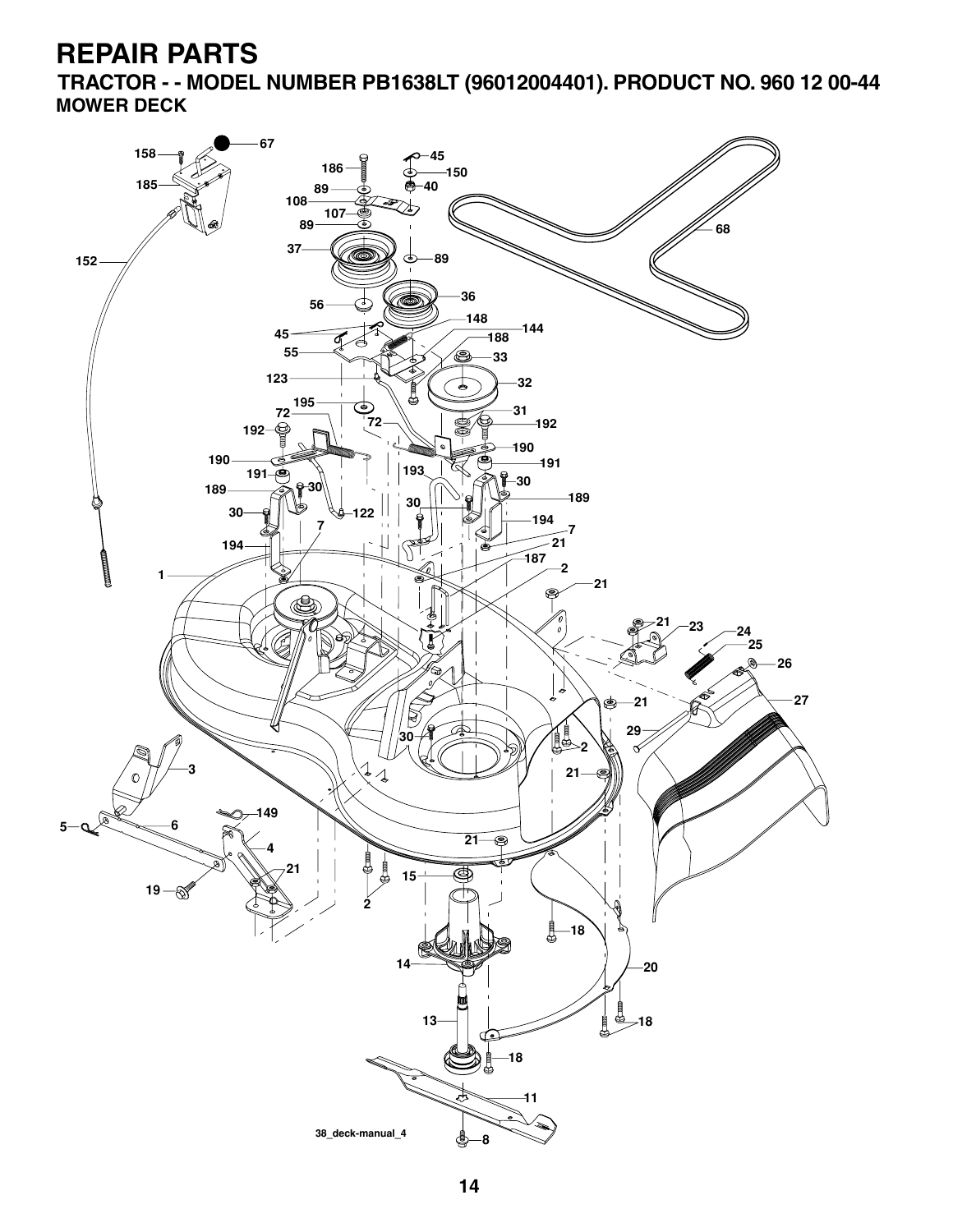### **TRACTOR - - MODEL NUMBER PB1638LT (96012004401). PRODUCT NO. 960 12 00-44 MOWER DECK**

| <b>KEY</b><br>NO. | <b>PART</b><br>NO. | <b>DESCRIPTION</b>                | <b>KEY</b><br>NO. | <b>PART</b><br>NO.         | <b>DESCRIPTION</b>                                  |
|-------------------|--------------------|-----------------------------------|-------------------|----------------------------|-----------------------------------------------------|
|                   | 192556             |                                   | 68                |                            | V-Belt                                              |
| 1                 |                    | <b>Mower Housing Assembly</b>     |                   | 193214                     |                                                     |
| 2                 | 72140506           | Bolt Carriage 5/16-18 x 3/4       | 72                | 193216                     | Spring Brake Return                                 |
| 3                 | 138017             | Bracket Asm Fr. Sway Bar          | 89                | 19131311                   | Washer 13/32 x 13/16 x 11 Ga.                       |
| 4                 | 192568             | Bracket Deck Sway Bar 38"/42"     | 107               | 133502                     | <b>Spacer Retainer</b>                              |
| 5                 | 4939M              | <b>Retainer Spring</b>            | 108               | 133503                     | Stiffener, Idler Arm                                |
| 6                 | 178024             | <b>Bar Sway Deck</b>              | 122               | 192575                     | Rod, Brake LH                                       |
| 7                 | 73800500           | Nut Lock Hex w/Insert 5/16-18 unc | 123               | 192576                     | Rod, Brake RH                                       |
| 8                 | 193003             | Bolt 3/8-24 x 1.25 Gr. 8          | 144               | 193414                     | Keeper Belt Idler Tension                           |
| 11                | 193957             | <b>Blade Mower</b>                | 148               | 169022                     | Spring Return Idler                                 |
| 13                | 192872             | Shaft Assembly, Mandrel, Vented   | 149               | 165898                     | <b>Retainer Spring Yellow</b>                       |
|                   |                    | (Includes Key Number 6)           | 150               | 19091210                   | Washer 9/32 x 3/4 x 10 Ga.                          |
| 14                | 187281             | Housing, Mandrel, Vented          | 152               | 193235                     | Clutch Cable 38"                                    |
| 15                | 110485X            | Bearing, Ball, Mandrel            | 158               | 17720408                   | Screw Hex Thd Cut 1/4-20 x 1/2                      |
| 18                | 72140505           | Blade Rdhd Sqnk 5/16-18 x 5/8     | 185               | 188234                     | <b>Head Asm Cable Clutch</b>                        |
| 19                | 132827             | Bolt, Shoulder                    | 186               | 17490644                   | Screw Hex Wsh Thdrol                                |
| 20                | 400095             | <b>Baffle Vortex Front</b>        |                   |                            | $3/8 - 16 \times 2 - 3/4$                           |
| 21                | 73680500           | Nut                               | 187               | 193412                     | Keeper Belt M Shape                                 |
| 23                | 192557             | Bracket, Mower Deflector          | 188               | 165891                     | <b>Bolt Carriage Idler</b>                          |
| 24                | 105304X            | Cap, Sleeve                       | 189               | 192559                     | <b>Brake Stand</b>                                  |
| 25                | 197026             | Spring, Torsion, Deflector        | 190               | 192560                     | <b>Brake Arm</b>                                    |
| 26                | 110452X            | Nut, Push                         | 191               | 192561                     | <b>Brake Spacer</b>                                 |
| 27                |                    | 192572X428 Shield, Deflector      | 192               | 193782                     | Bolt/Washer Asm, 5/16-18                            |
| 29                | 131491             | Rod, Hinge                        | 193               | 193413                     | Keeper Belt Rh Mandrel                              |
| 30                | 173984             | Screw Thdrol.                     | 194               | 194105                     | <b>Brake Guard</b>                                  |
| 31                | 187690             | Washer, Spacer                    | 195               | 19133210                   | Washer 13/32 x 2 x 10 Ga.                           |
| 32                | 153532             | Pulley, Mandrel                   | $\sim$ $\sim$     | 192870                     | Mandrel Assembly (Includes Hous-                    |
| 33                | 400234             | Nut, Toplock                      |                   |                            | ing, Shaft and Shaft Hardware Only                  |
| 36                | 131494             | Pulley, Idler, Flat               |                   |                            | - Pulley Not Included)                              |
| 37                | 193198             | Pulley, Idler Flat                | $ -$              | 193646                     | Replacement Mower, Complete                         |
| 40                | 73680600           | Nut, Crownlock 3/8-16 unc         |                   |                            |                                                     |
| 45                | 4497H              | Retainer                          |                   |                            | NOTE: All component dimensions given in U.S. inches |
| 55                | 133840             | <b>Idler Arm Assembly</b>         |                   | 1 inch = $25.4 \text{ mm}$ |                                                     |
| 56                | 165723             | Spacer, Retainer                  |                   |                            |                                                     |
| 67                | 106932X            | Knob                              |                   |                            |                                                     |

**15**